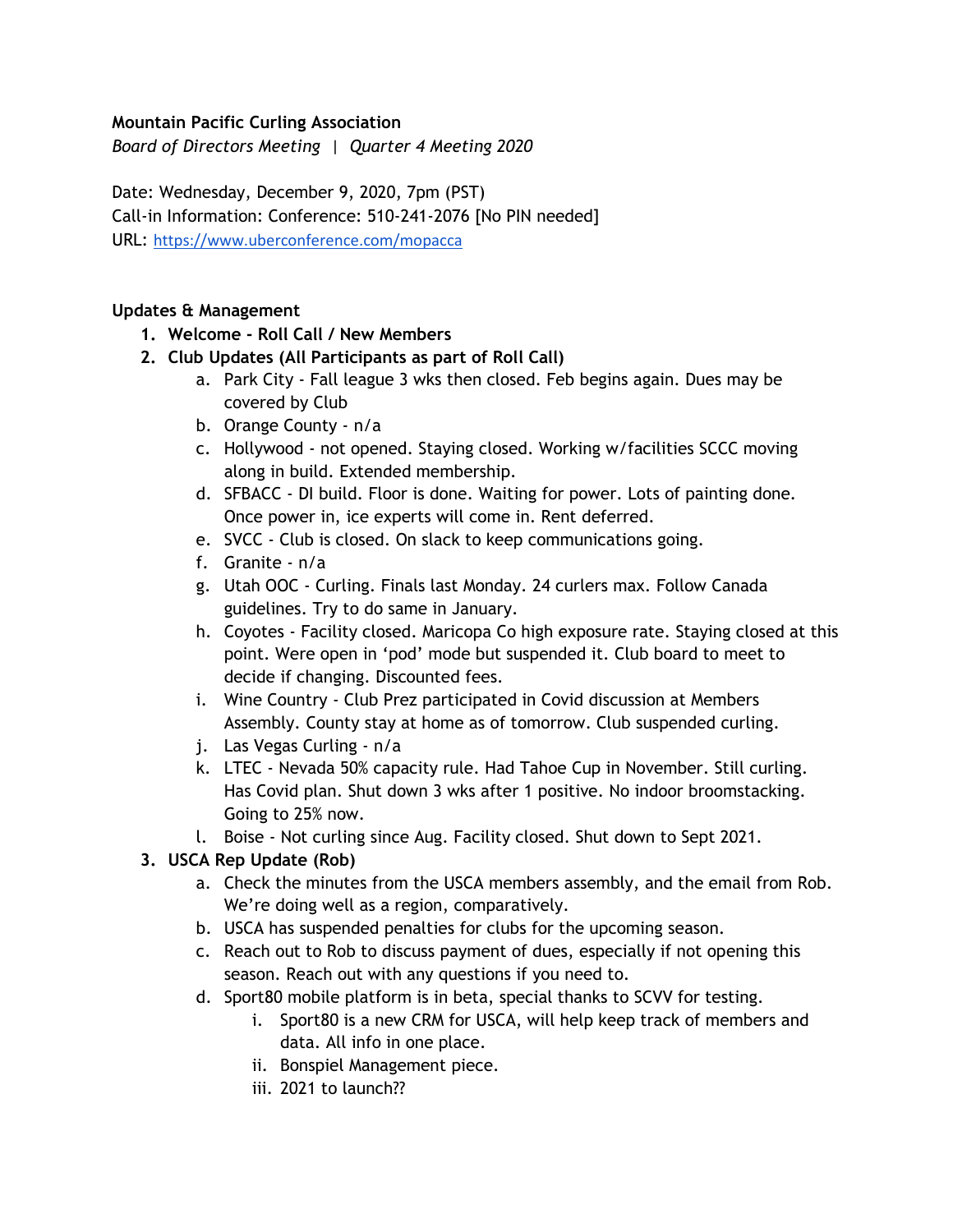- iv. Still in Beta testing
- v. Rob to look into league registration/mgmt possibility

#### **4. MoPac Committees Update (Sonia)**

- a. International Tankard cancelled for 2021
- b. Diversity -materials on website. Can use volunteers. More info coming.
- c. Adaptive Curling a USCA subcommittee is working on proposal to allow stick curling in Arena and Club National events.

#### **5. Data Storage and Security Committee Update (Olivia & Sonia)**

- a. We have policy re use of online/website data
- b. Need policy re handling background info of Board officers per Bylaws. Olivia is drafting.

### **6. Competitions Committee Update (Sonia)**

- a. As seen in MoPac statements (on website), playdowns cancelled. MoPac not sending teams to U18, Men's and Women's Club Nationals and Mixed Nationals.
- b. Other regions are considering same. GNCC already cancelled as well.

### **7. 5 & Under Committee Update (Stefan)**

- a. The 5U committee voted to cancel the 2021 event.
- b. The option to do either a virtual bonspiel earlier in the year, or a smaller informal "5U lite" in the late summer if conditions allow has been left open.
- c. 5&U committee will meet to discuss options in early part of 2021.

### **8. USCA Presidents Committee Update (Sonia)**

a. Not meeting until January 2021

# **9. COVID-19 Response Discussion (Sonia)**

- a. Cancelled collection of MoPac regional fees for season.
- b. Looking to propose PPE grants plan for clubs. Will present proposal to Board.

#### **10.USCA Rep**

a. Discussions to heat up in early 2021 as the 'Zone' of MoPac, Seattle and Alaska determine how to select candidate for region.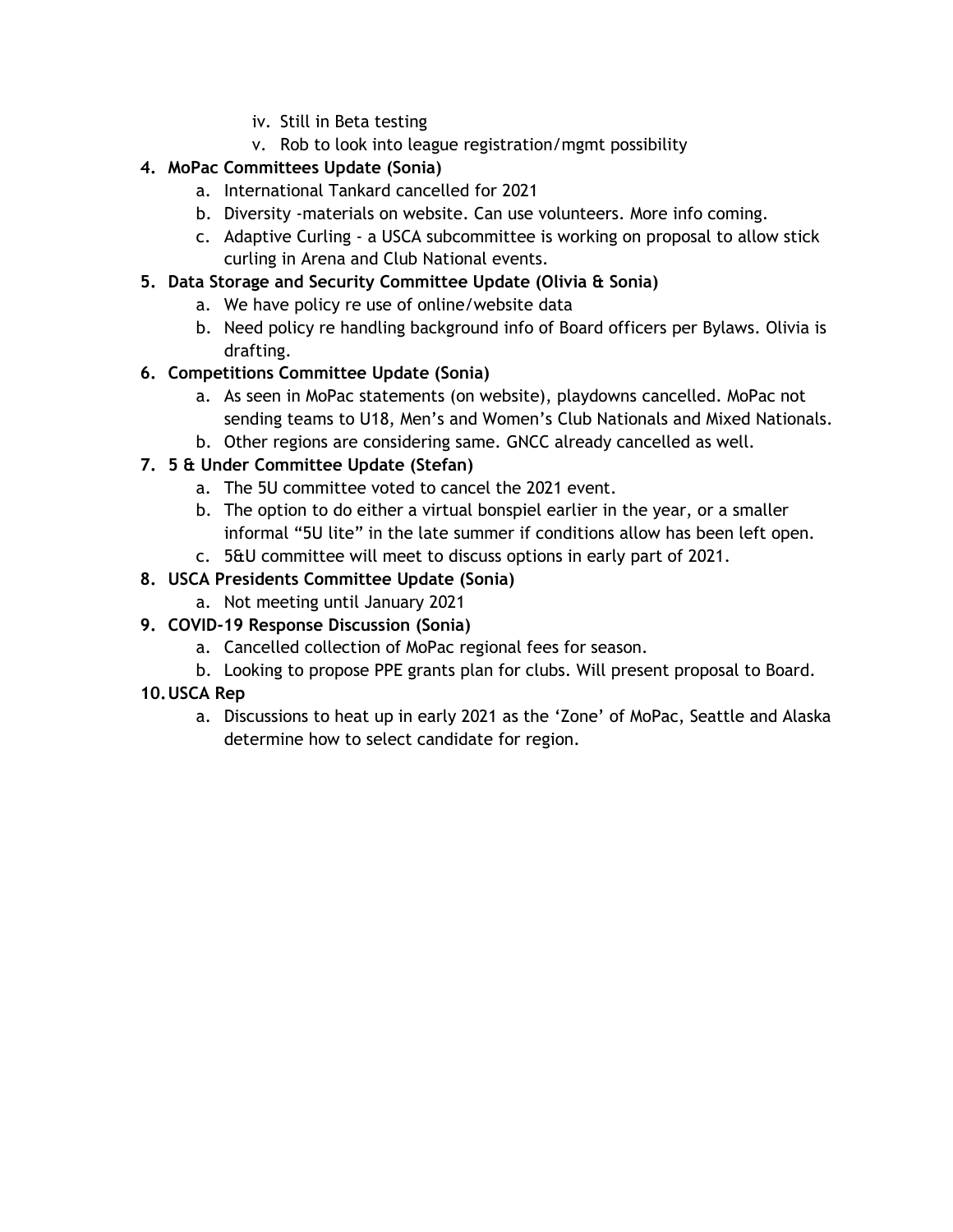# **Next meetings/ Save the Date:**

| Spring: Sunday, March 14th, 2021 7pm PST*<br>(Check Briar Schedule--May Conflict) | March- 2nd Sunday        |
|-----------------------------------------------------------------------------------|--------------------------|
| Summer: Monday, June 14th, 2021 PDT                                               | June- 2nd Monday         |
| Fall: Tuesday, September 14th, 2021 7pm PDT                                       | September - 2nd Tuesday  |
| Winter: Wednesday, December 8th, 2021 7pm PST                                     | December - 2nd Wednesday |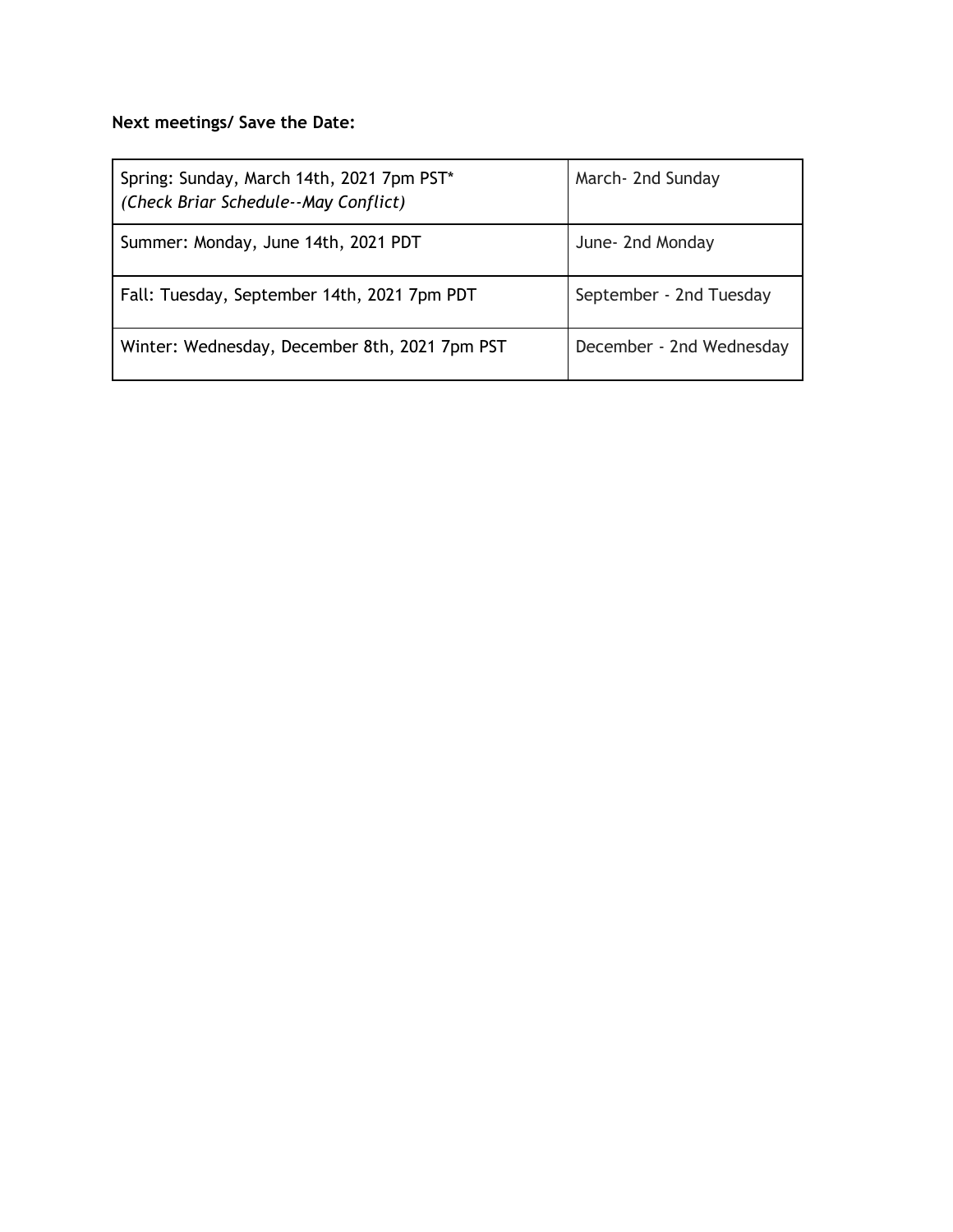# **Attendees:**

| $\mathsf{x}$              | <b>Rob Shelton</b>        | <b>USCA Representative</b> | robshelton@gmail.com     |
|---------------------------|---------------------------|----------------------------|--------------------------|
|                           | <b>Adam Endicott</b>      | Coyotes CC                 | coyotes@mopacca.org      |
| $\mathsf{x}$              | <b>Cameron Ross</b>       | Hollywood CC               | hollywood@mopacca.org    |
|                           | Derek Pamukoff            | Orange County CC           | occurling@mopacca.org    |
| X                         | Anto Serna                | <b>SVCC</b>                | svcc@mopacca.org         |
| X                         | <b>Andrew Little</b>      | Wine County CC             | wccc@mopacca.org         |
| X                         | <b>Glenn Pfautsch</b>     | <b>Boise CC</b>            | <u>boise@mopacca.org</u> |
|                           | <b>Bill Cleves</b>        | <b>McCall CC</b>           | mccall@mopacca.org       |
| X                         | <b>Edie Hazard</b>        | Lake Tahoe Epic Curling    | ltec@mopacca.org         |
| $\boldsymbol{\mathsf{x}}$ | Nick Kitinski             | Las Vegas CC               | Ivcurling@mopacca.org    |
|                           | <b>Mlke Wolfe</b>         | Cache Valley CC            | cachevalley@mopacca.org  |
|                           | <b>Ben Womack</b>         | Ogden CC                   | ogden@mopacca.org        |
| X                         | Christie Konkol           | Park City CC               | parkcity@mopacca.org     |
|                           | Janice Robbins            | <b>Bend CC</b>             | bend@mopacca.org         |
| X                         | Andrew Smith*             | Olympic Oval CC            | uoocc@mopacca.org        |
|                           | Loreen                    | <b>SFBCC</b>               | sfbcc@mopacca.org        |
|                           | <b>Richard Lazarowich</b> | <b>Granite CA</b>          | graniteca@mopacca.org    |
|                           | <b>Bill Anderson</b>      | Klamath Falls CC           | klamath@mopacca.org      |